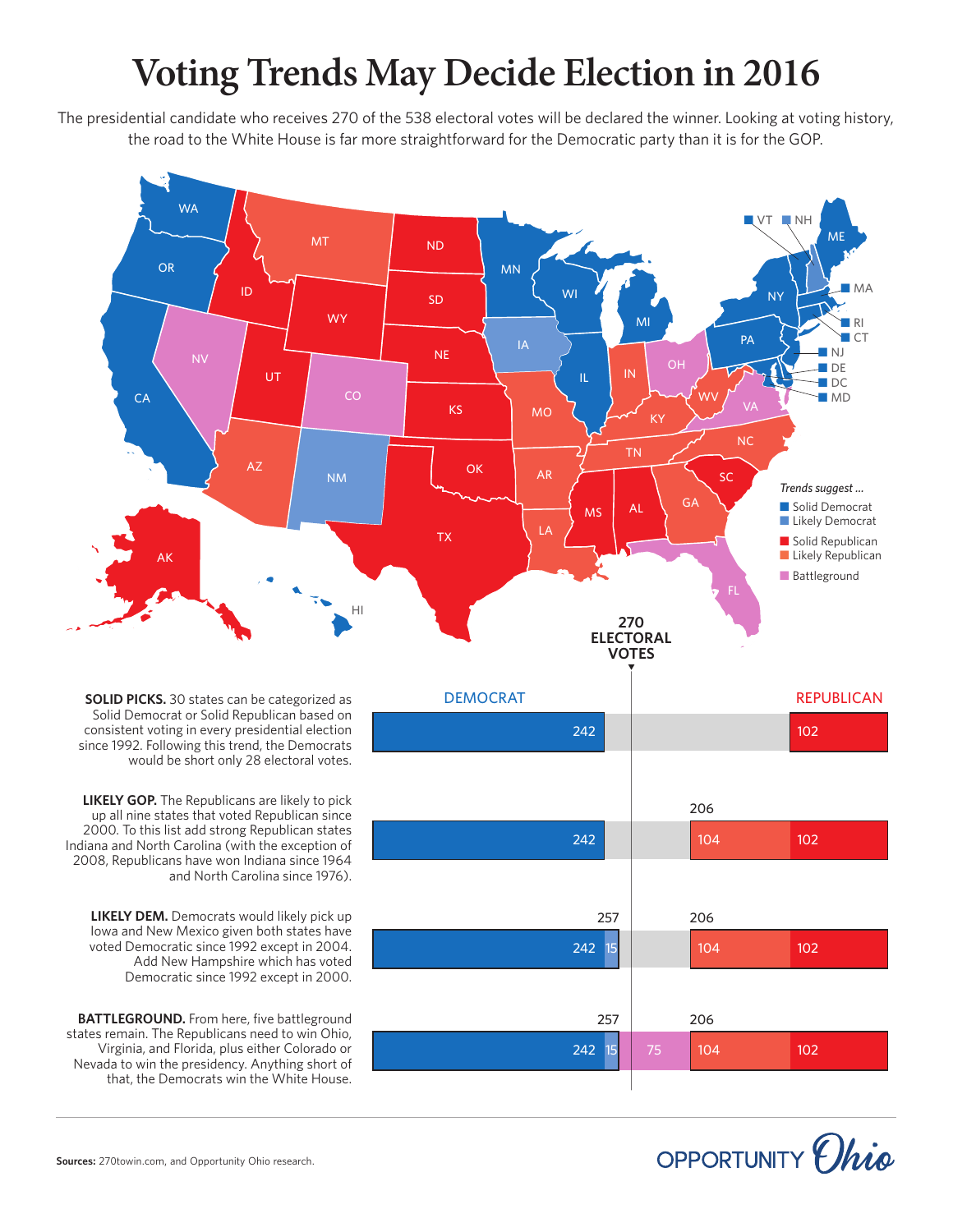## Voting Trends Don't Bode Well for Republicans

## **by Matt A. Mayer**

September 11, 2015

In an op-ed last year, political Svengali Karl Rove correctly noted that history is against the same party winning the presidency three terms in a row. In fact, George H.W. Bush's win in 1988 is the only example in the last sixty years. Rove used this factoid to make the case against Hillary Clinton (or another Democrat) winning in 2016. This electoral history, however, is misleading for one very important reason: the Electoral College advantage Democrats now have due to the big "blue" states.

In the six elections since 1988, Republicans have only won twice. Those two victories by George W. Bush barely hit the 270 electoral vote threshold: 271 in 2000 and 286 in 2004. Don't forget Al Gore won the popular vote in 2000, losing Florida by a mere 537 votes. The average Electoral Vote total for Bush's wins was 278.5.

In contrast, the four Democrat wins in 1992, 1996, 2008, and 2012 hit 370, 379, 365, and 332 Electoral Votes, respectively. The average Electoral Vote total for the four Democrat wins was 361.5.

Why such lopsided wins for Democrats and narrow wins for Republicans?

Rove's historical guide is significantly weakened by the low margin of error strategy to which Republicans must adhere. Specifically, Republicans must nearly run the table on the battleground states in order to squeak into The White House, whereas Democrats have multiple pathways to victory.

Let me break it down by Electoral Votes.

The Democrat candidate almost certainly will win the following states: California, Connecticut, the District of Columbia, Delaware, Hawaii, Illinois, Maine, Maryland, Massachusetts, Michigan, Minnesota, New Jersey, New York, Oregon, Pennsylvania, Rhode Island, Vermont, Washington, and Wisconsin.

Republicans haven't won New York, Oregon, Washington, or Wisconsin since Ronald Reagan's 1984 landslide win. They haven't won California, Illinois, Michigan, New Jersey, and Pennsylvania since 1988. These nineteen states have voted with Democrats every election since 1992 and are worth 242 Electoral Votes.

Several states are categorized as battleground states, but the voting trends don't substantiate those assignments. Except in the 2004 election, Iowa and New Mexico have voted for the Democrat in every election since 1992. Similarly, except for the 2000 election, New Hampshire has voted for the Democrat in every election since 1992. Those states likely will continue voting left in 2016. Thus, the Democrat likely enters the 2016 election with a base of 257 Electoral Votes – just 13 votes short of the presidency.

The Republican candidate likely will win Alabama, Alaska, Arizona, Arkansas, Georgia, Idaho, Indiana, Kansas, Kentucky, Louisiana, Mississippi, Missouri, Montana, Nebraska, North Carolina, North Dakota, Oklahoma, South Carolina, South Dakota, Tennessee, Texas, Utah, West Virginia, and Wyoming. Thirteen of these states voted with Republicans in every election since 1992, with another nine voting with Republicans in the last four elections. Indiana and North Carolina went for Barack Obama in 2008, but by just 29,000 and 92,000 votes, respectively. That is the only time Indiana didn't vote Republican since 1964; North Carolina hadn't voted for a Democrat since 1976. Those states give Republicans a base of 206 Electoral Votes. This allocation means Republicans need 64 Electoral Votes to win The White House.

There are only 75 Electoral Votes left among the five true battleground states. Among the remaining five states, three have picked the winner in the last five elections: Florida, Nevada, and Ohio. All three states have Republican governors, including presidential candidate Ohio Governor John Kasich and former Florida Governor Jeb Bush. Florida has the most Elec-